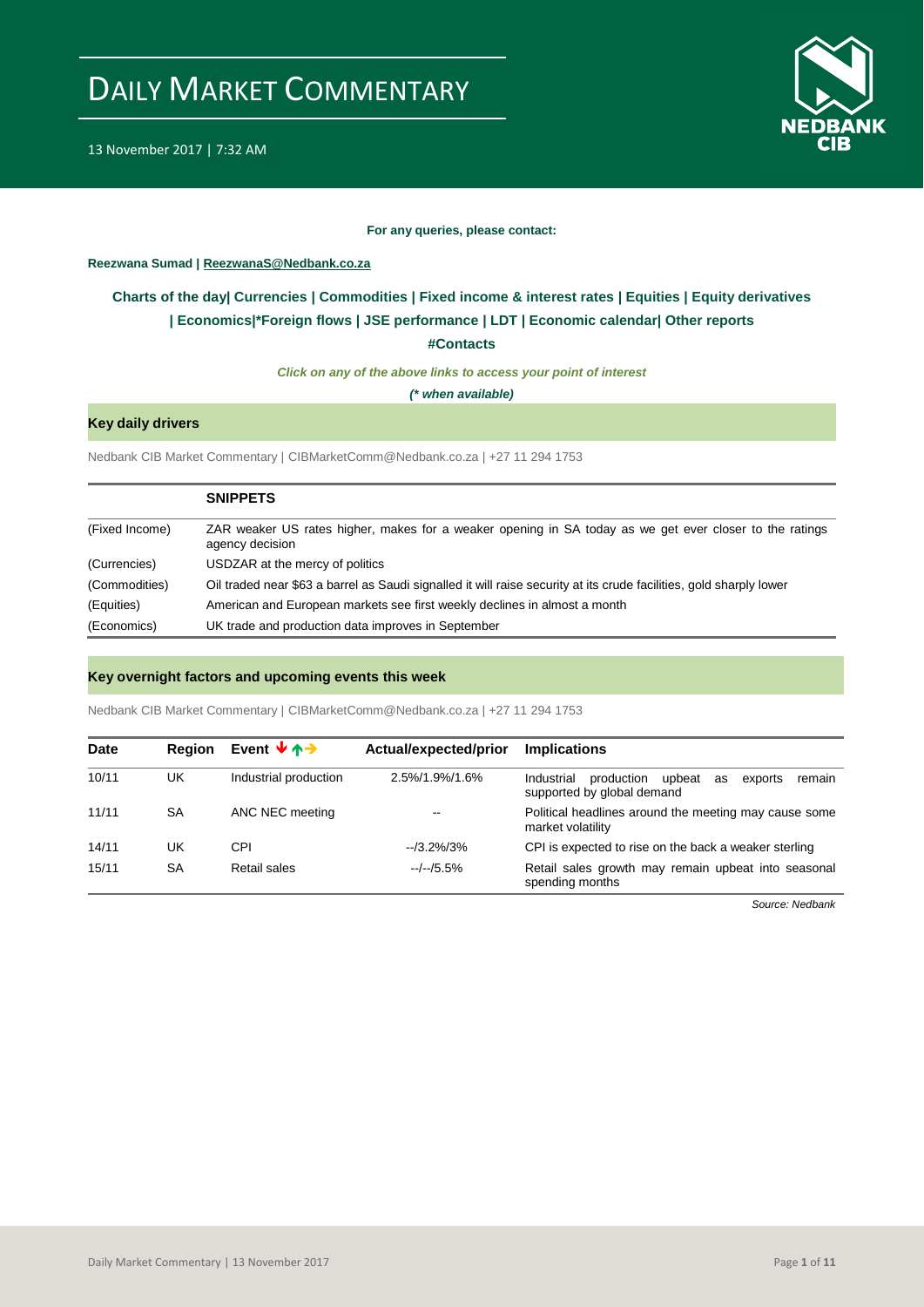

# <span id="page-1-0"></span>**Fixed income and interest rates [back to top](#page-0-0)** back to top

Bond flow sales |+2711 535 4021 | Corporate Money Markets | +2711 535 4007 | Business Bank Money Markets | +2711 535 4006

|                                 |            | Δ              | Δ                | Δ          | <b>Month</b> |
|---------------------------------|------------|----------------|------------------|------------|--------------|
| <b>Bonds</b>                    | Last price | 1 <sub>d</sub> | <b>MTD</b>       | <b>YTD</b> | trend        |
|                                 | %          | bps            | bps              | bps        |              |
| R204-1.1 yrs                    | 7.66       | 0.10           | 27.10            | $-26.40$   | ⇑            |
| R208-3.4 yrs                    | 8.26       | 0.05           | 22.05            | $-2.15$    | ✿            |
| R186-9.1 yrs                    | 9.29       | 0.00           | 20.00            | 38.00      | ⇑            |
| R2048-30.3 yrs                  | 10.24      | $-0.20$        | 16.80            | 62.40      | ⇮            |
| <b>US 10 yr</b>                 | 2.35       | 0.71           | $-3.07$          | $-9.57$    | ⊕            |
| <b>UK 10 yr</b>                 | 1.27       | 4.00           | $-6.70$          | 2.60       | ⊕            |
| German 10 yr                    | 0.38       | 4.90           | 1.20             | 16.70      | ⇑            |
| Japan 10 yr                     | 0.04       | 0.50           | $-3.60$          | $-1.10$    | ⊕            |
|                                 |            | Δ              | Δ                | Δ          | <b>Month</b> |
| <b>Money Market</b>             | Last price | 1 <sub>d</sub> | <b>MTD</b>       | <b>YTD</b> | trend        |
|                                 | %          | bps            | bps              | bps        |              |
| SA repo rate                    | 6.75       | 0.00           | 0.00             | $-25.00$   | ⇛            |
| SA prime rate                   | 10.25      | 0.00           | 0.00             | $-25.00$   | ⇨            |
| SA CPI (MTD = previous month)   | 5.10       |                | 30.00            |            | ✿            |
| SA 3m JIBAR                     | 7.05       | 0.00           | 0.00             | $-30.80$   |              |
| SA 3m NCD                       | 7.05       | 0.00           | 0.00             | $-32.50$   |              |
| SA 6m NCD                       | 7.55       | $-1.25$        | 0.00             | $-42.50$   |              |
| SA 12m NCD                      | 8.20       | 0.00           | 5.00             | $-25.00$   | ⇑            |
| US 3m LIBOR                     | 1.41       | 0.31           | 3.17             | 41.50      | ⇑            |
| UK 3m LIBOR                     | 0.53       | 0.29           | 8.85             | 16.15      | ⇑            |
| Japan 3m LIBOR                  | $-0.05$    | 0.23           | $-0.11$          | 0.14       | ⊕            |
| Source: Bloomberg & Nedbank CIB | Time       |                | 2017/11/13 07:28 |            |              |

|                                  |            | Δ              | Δ                | Δ          | <b>Month</b> |
|----------------------------------|------------|----------------|------------------|------------|--------------|
| <b>FRAs and Swaps</b>            | Last price | 1 <sub>d</sub> | <b>MTD</b>       | <b>YTD</b> | trend        |
|                                  | $\%$       | bps            | bps              | bps        |              |
| 3X6 FRA                          | 7.24       | $-0.50$        | 8.50             | $-15.50$   | ⇑            |
| 6X9 FRA                          | 7.51       | 15.00          | 30.00            | 9.00       | ⇑            |
| 9X12 FRA                         | 7.56       | 6.00           | 23.00            | 11.00      | ♠            |
| <b>18X21 FRA</b>                 | 7.74       | 0.00           | 22.00            | 21.00      | ⇑            |
| SA 2yr Swap                      | 7.48       | $-0.22$        | 15.28            | 2.18       | ⇑            |
| SA 3yr Swap                      | 7.68       | 14.02          | 18.50            | 11.90      | ⇑            |
| SA 5yr Swap                      | 7.99       | 0.50           | 18.50            | 17.40      | ⇑            |
| SA 10yr Swap                     | 8.47       | 0.00           | 11.50            | 13.90      | ♠            |
| SA 15yr Swap                     | 8.73       | 0.00           | 10.65            | 24.50      | ♠            |
|                                  |            | $\Lambda$      | $\Lambda$        | Δ          | <b>Month</b> |
| <b>Spreads</b>                   | Last price | 1 <sub>d</sub> | <b>MTD</b>       | <b>YTD</b> | trend        |
|                                  | $\%$       | bps            | bps              | bps        |              |
| 2v10v                            | $-0.98$    | $-0.22$        | 3.78             | $-11.72$   | ⇑            |
| 3v10v                            | $-0.79$    | 14.02          | 7.00             | $-2.00$    | ⇑            |
| R186-R204                        | 1.63       | $-0.10$        | $-7.10$          | 64.40      | ⊕            |
| R2048-R186                       | 0.95       | $-0.20$        | $-3.20$          | 24.40      | ⊕            |
| 5v-R186                          | $-1.31$    | 0.50           | $-1.50$          | $-20.60$   | ⇩            |
| 10y-R186                         | $-0.82$    | $-0.00$        | $-8.50$          | $-24.10$   | ⊕            |
| 15y-R186                         | $-0.56$    | $-0.00$        | $-9.35$          | $-13.50$   | ⊕            |
| SA 5yr CDS spread - basis points | 206.50     | 4.00           | 22.00            | $-8.50$    | ⇑            |
| Source: Bloomberg & Nedbank CIB  | Time       |                | 2017/11/13 07:28 |            |              |

ZAR weaker US rates higher, makes for a weaker opening in SA today as we get ever closer to the ratings agency decision.

 The weekend newspapers had the usual political jostling ahead of the elective conference next month, which obviously isn't helping, but expect SA to underperform risk until these 2 events are out of the way.

**SA 10 year yield**

 In the shorter term, tomorrow is the first auction with the increased volume outlined in the MTBPS and it will be interesting to see if the local funds still have appetite or have they covered their UW. Offshore outflows continue.



### **US 10 year yield**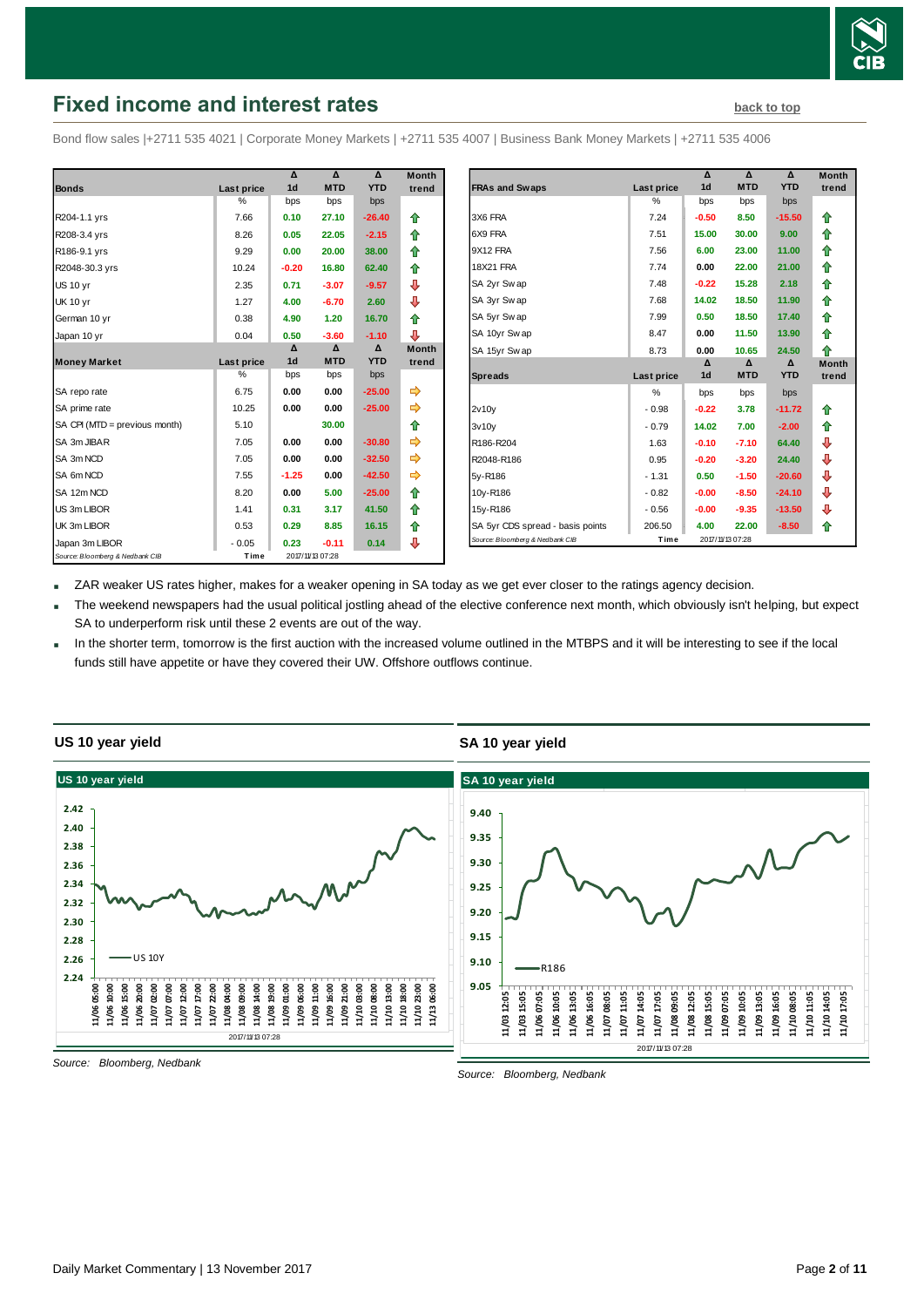

## <span id="page-2-0"></span>**Currencies [back to top](#page-0-0)**

Business Banking FX | +27 11 535 4003 | Corporate FX | +2711 535 4002 | Institutional FX | +2711 535 4005

- On Friday the local session opened the day with the rand trading in the mid 14.20's , these levels proved to be the lows of the day ,with the demand for dollars from the open driving the price higher to touch a high 14.4200 on the day , before staging a minor recovery and closing the local session trading at 14.3300. After an exceptionally quiet overnight session, this morning in the far east the rand lost ground to touch 14.4400 in light liquidity, currently trading at 14.3985, EURZAR trading at 16.7755 and GBPZAR at 18.8965.
- International markets saw the dollar remain broadly under pressure EURUSD trading marginally firmer for much of the session , at the time of the close of the local session it was trading at 1.1671 , this morning slightly off from that level currently at 1.1652 . After holding steady throughout the session on Friday at 1285.00, gold has shed some 10 dollars in value since then currently trading at 1275.75.
- On the data front, no scheduled local data releases, from Europe economic survey for the zone and from the U.S the monthly budget statement. Later in the week there are various data points of significance.
- Locally the news headlines being dominated by the talk of the free tertiary education plan , and the ongoing talk of nuclear energy programmes both of which are unaffordable none of which are likely prove to be supportive of the local unit.
- Possible trading range in the rand today 14.2500 to 14.6000



*\*Please note that the sign on the % change reflects the change on the headline number. The narrative indicates the trend direction over the month. For trade in any of these currencies, contact our FX dealing desks*

## **USDZAR**



*Source: Bloomberg, Nedbank*

**EUR/USD**



*Source: Bloomberg, Nedbank*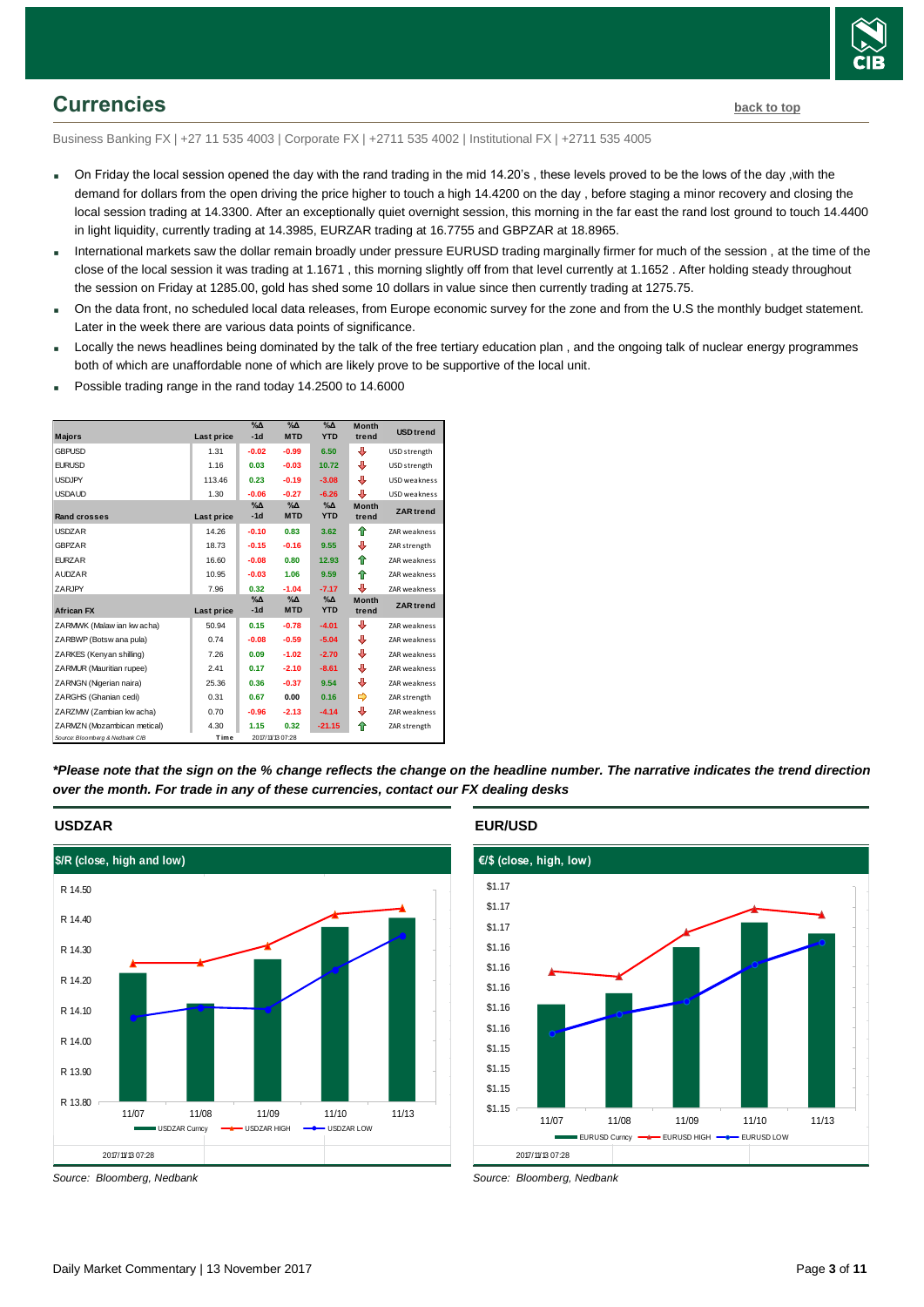

# <span id="page-3-0"></span>**Commodities [back to top](#page-0-0)**

Nedbank CIB Market Commentary | CIBMarketComm@Nedbank.co.za | +27 11 294 1753| +27 11 535 4038

- Oil traded near \$63 a barrel as Saudi signalled it will raise security at its crude facilities after Bahrain blamed Iran for a fire at a pipeline that connects the two Arab allies. Iran denied it was involved. Futures little changed after falling 0.8% Friday.
- Gold holds decline as investors weigh jump in volatility across markets and progress of U.S. tax reforms. Bullion for immediate delivery +0.1% at \$1,276.13/oz; down 0.8% Friday.

#### Source: Bloomberg

| <b>Commodities</b>              | Last price | $\%$ $\Delta$<br>$-1d$ | $\%$ $\Delta$<br><b>MTD</b> | $\%$ $\Delta$<br><b>YTD</b> | <b>Month</b><br>trend |
|---------------------------------|------------|------------------------|-----------------------------|-----------------------------|-----------------------|
| Brent near future (\$)          | 63.77      | $-0.25$                | 3.91                        | 12.23                       | ⇑                     |
| WTI crude (\$)                  | 57.04      | $-0.23$                | 4.89                        | 6.18                        | ♠                     |
| Gold spot (\$)                  | 1 284.60   | $-0.18$                | 1.12                        | 11.95                       | ⋒                     |
| Platinum spot (\$)              | 937.00     | $-0.08$                | 2.02                        | 3.75                        |                       |
| SA w hite maize spot (R)        | 2 0 24 0 0 | $-0.20$                | 1.20                        | $-42.86$                    | ⇑                     |
| Source: Bloomberg & Nedbank CIB | Time       |                        | 2017/11/10 07:22            |                             |                       |

#### **SA white maize**



*Source: Bloomberg, Nedbank*

#### **Platinum vs Gold**



*Source: Bloomberg, Nedbank*

#### **Brent Crude vs West Texas Intermediate**



*Source: Bloomberg, Nedbank*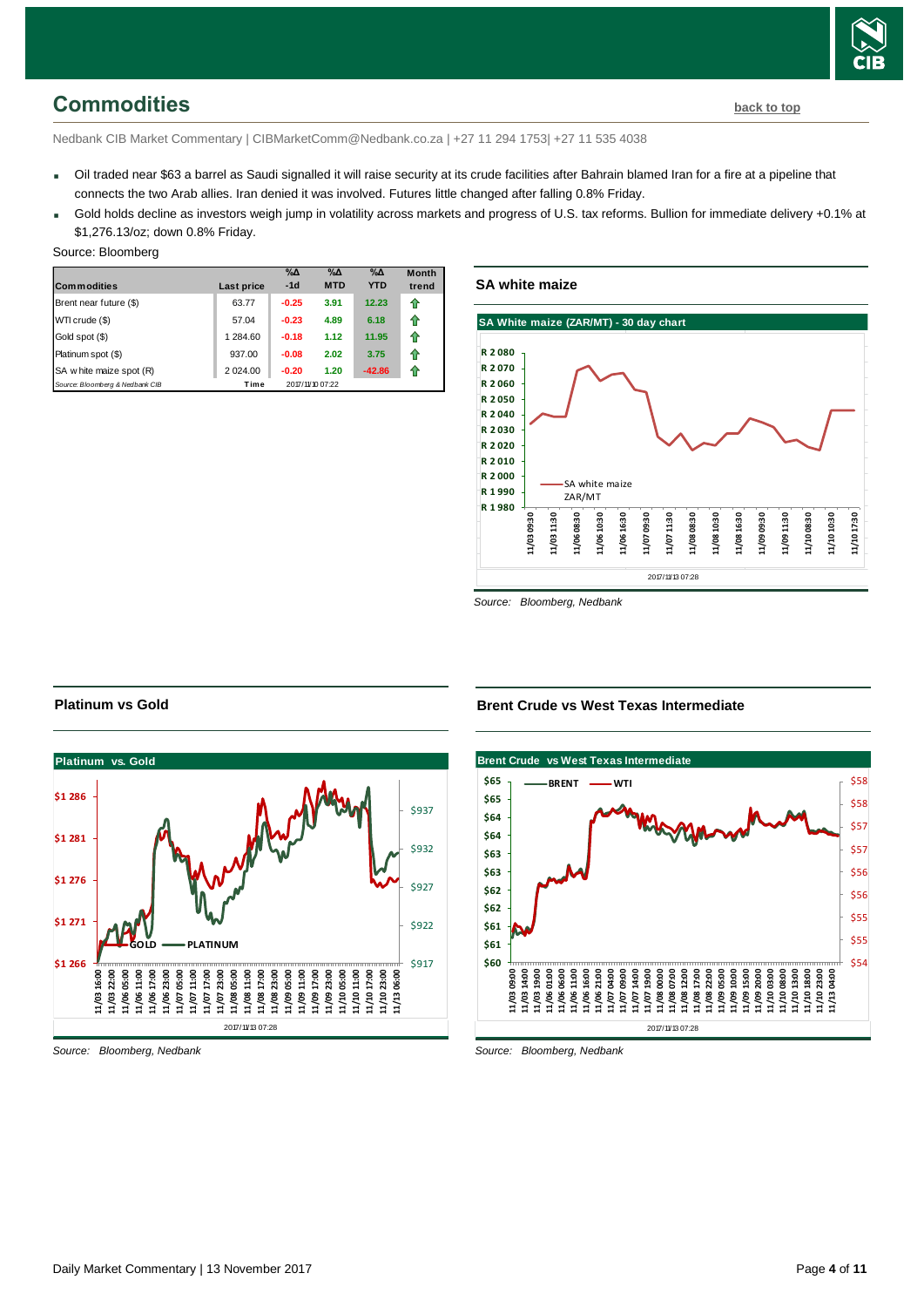

<span id="page-4-0"></span>Cash equities | +2711 535 4030/31

#### **South Africa**

- The All Share index started its trading day in positive territory and continued losing traction to eventually close 0.14% lower. Resources caught a bid advancing 1.62% on the day with the likes of Anglo American gaining 2.96%
- On the other hand Steinhoff International continued to see losses dropping 4.26% on bad press while investors took some profits on Richemont.
- On corporate news, Tsogo Sun released a trading statement saying that they expect HEPS to increase by between 22% and 24% for the six months ended 30 September 2017.
- Value traded at 5pm was around R17bn with the currency at R14.30c vs. the USD at the close.

### **UK/Europe**

- **European markets ended the day on a negative note with most indices closing in the red.**
- On the economic data front, French Manufacturing Production data came in below expectations at 3.1%.
- The Stoxx 50 was down 0.52% with the likes of Nokia and E.ON declining 1.50% and 1.49% respectively

#### **USA**

- US markets closed in negative territory with the S&P 500 seeing its first weekly decline since September.
- The Dow Jones and S&P 500 were down 0.17% and 0.09% respectively with the likes of Apple retreating 1.21% on the day.
- On the economic data front, the University of Michigan Sentiment came in below estimates at 97.8 index points.

#### **Asia**

- Asian markets are mixed this morning with most indices seeing declines bar the Hang Seng which is trading higher following a reshuffle of the index.
- The Nikkei is down 0.59% while the Hang Seng is up 0.29% with the likes of Tencent gaining 1.04%
- The Australian ASX is down 0.13% with the likes of BHP advancing 0.78%

| <b>Developed Markets</b>        | Last price | $\%$ $\Delta$<br>$-1d$ | $\sqrt{20}$<br><b>MTD</b> | $\%$ $\Delta$<br><b>YTD</b> | <b>Month</b><br>trend |
|---------------------------------|------------|------------------------|---------------------------|-----------------------------|-----------------------|
| Dow Jones                       | 23 461.94  | $-0.43$                | 0.36                      | 18.72                       | ⇑                     |
| Nasdag                          | 6750.05    | $-0.58$                | 0.33                      | 25.39                       | ⇑                     |
| S&P 500                         | 2 584.62   | $-0.38$                | 0.36                      | 15.45                       | ⇑                     |
| DJ Eurostoxx 50                 | 3 612.50   | $-1.16$                | $-1.67$                   | 9.79                        | ⊕                     |
| <b>DAX</b>                      | 13 182.56  | $-1.49$                | $-0.36$                   | 14.82                       | ⊕                     |
| CAC                             | 5 407.75   | $-1.16$                | $-1.74$                   | 11.22                       | ⊕                     |
| <b>FTSE</b>                     | 7484.10    | $-0.61$                | $-0.12$                   | 4.78                        | ⊕                     |
| ASX200                          | 6 0 29.40  | $-0.33$                | 2.04                      | 6.42                        | 合                     |
| Nikkei 225                      | 22 683.77  | $-0.81$                | 3.05                      | 18.67                       | ⇮                     |
| <b>MSCI World</b>               | 2 042.36   | $-0.41$                | 0.27                      | 16.63                       | ♠                     |
|                                 |            | %Δ                     | %Δ                        | %Δ                          | <b>Month</b>          |
| <b>Emerging Markets</b>         | Last price | $-1d$                  | <b>MTD</b>                | <b>YTD</b>                  | trend                 |
| Hang Seng                       | 29 233.96  | 0.33                   | 3.50                      | 32.88                       | ⇑                     |
| Shanghai                        | 3 4 28.72  | 0.03                   | 1.04                      | 10.47                       | ⇮                     |
| Brazil Bovespa                  | 72 930.69  | $-1.93$                | $-1.85$                   | 21.09                       | ⊕                     |
| India - NSE                     | 33 231.69  | $-0.06$                | 0.06                      | 24.81                       | ⇑                     |
| Russia Micex                    | 2 183.61   | 0.95                   | 5.78                      | $-2.20$                     | ⇑                     |
| <b>MSCI Emerging</b>            | 1 133.78   | $-0.08$                | 1.31                      | 31.49                       | ♠                     |
|                                 |            | %Δ                     | %∆                        | %Δ                          | <b>Month</b>          |
| <b>SA Indices</b>               | Last price | $-1d$                  | <b>MTD</b>                | <b>YTD</b>                  | trend                 |
| JSE All Share                   | 59 862.11  | $-0.36$                | 1.50                      | 18.18                       | ⇑                     |
| Top 40                          | 53 513.82  | $-0.40$                | 1.79                      | 21.89                       | ⇮                     |
| Resi 10                         | 38 542.47  | $-1.00$                | 3.48                      | 20.03                       | 合                     |
| Indi 25                         | 82 849.24  | $-0.24$                | 1.22                      | 28.88                       | 合                     |
| Fini 15                         | 15 626.23  | $-0.32$                | 1.31                      | 3.64                        | ♠                     |
| Source: Bloomberg & Nedbank CIB | Time       |                        | 2017/11/13 07:28          |                             |                       |

**Short-term performance of SA equity indices**



<span id="page-4-1"></span>*Source: Bloomberg, Nedbank*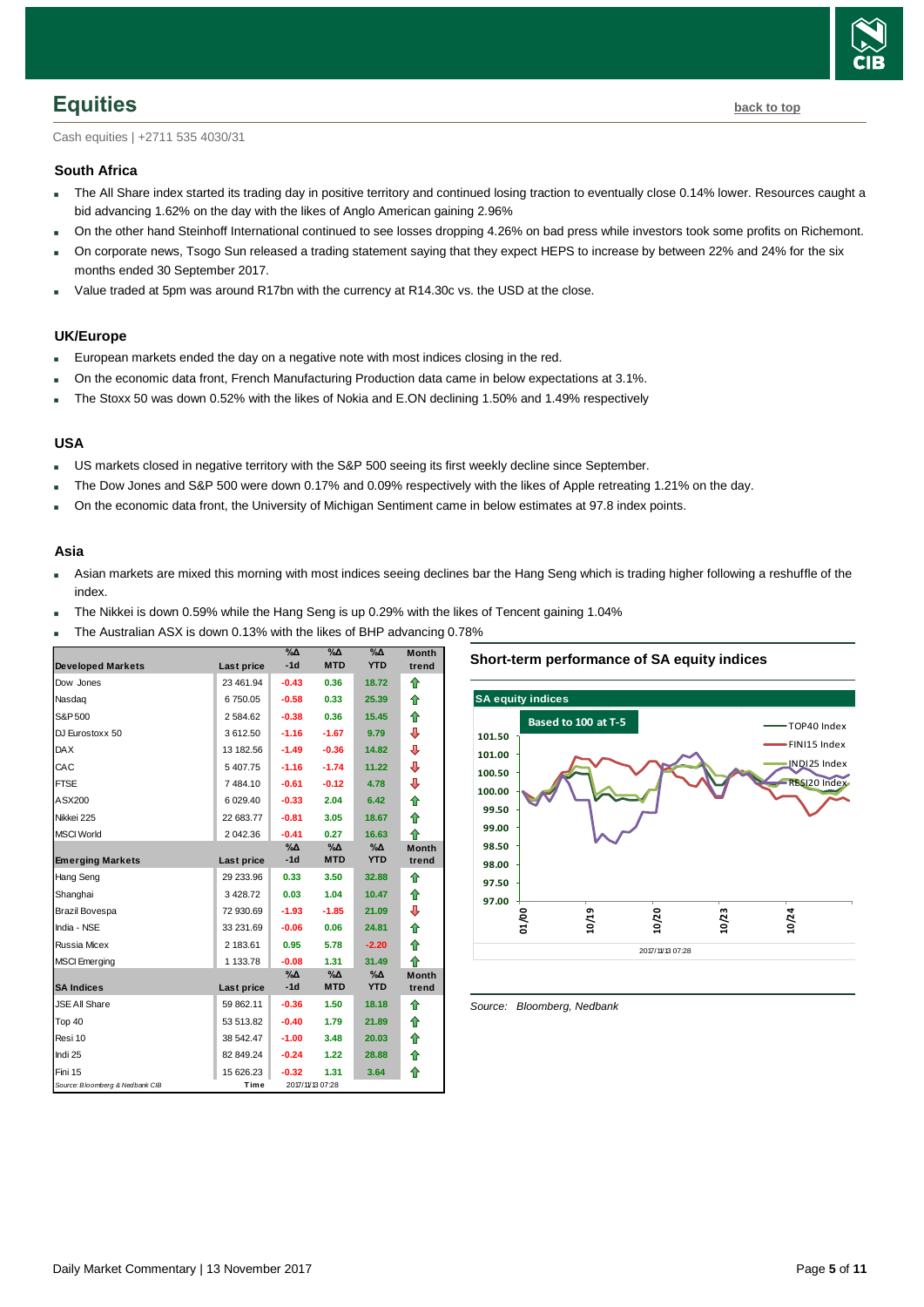# <span id="page-5-0"></span>**Last day to trade back to the contract of the contract of the contract of the contract of the contract of the contract of the contract of the contract of the contract of the contract of the contract of the contract of t**

Susan Correia [| Scorreia@Nedbankcapital.co.za](mailto:Scorreia@Nedbankcapital.co.za) | +27 11 295 8227

| Share code       | Share name                 | Dividend / interest rate                                 |
|------------------|----------------------------|----------------------------------------------------------|
| 14 November 2017 |                            |                                                          |
| ANH              | Anheuser Busch Inbey SA/NV | dividend $@$ EUR1.6 (rate TBA on $14/11/17$ )            |
| <b>AVV</b>       | Alviva Holdings Ltd        | dividend @ 25cps                                         |
| <b>CAT</b>       | Caxton CTP Pub Print       | dividend @ 70cps                                         |
| <b>CATP</b>      | Caxton CTP Pub Print Prefs | dividend @ 570cps                                        |
| <b>CRG</b>       | Cargo Carriers Ltd         | dividend @ 6cps                                          |
| <b>FFA</b>       | Fortress Income Fund A     | Name chantge to Fortress REIT Limited A (change in ISIN) |
| FFB              | Fortress Income Fund B     | Name chantge to Fortress REIT Limited B (change in ISIN) |
| <b>IMRP7</b>     | IM Redeemable Pref 7Aug21  | dividend @ 5647.0782cps                                  |
| <b>REM</b>       | Remgro Ltd                 | dividend @ 301cps                                        |
| SOV              | Sovereign Foods Inv Ltd    | Tender @ 1200cps or Bidco Linked shares                  |

*Source: JSE*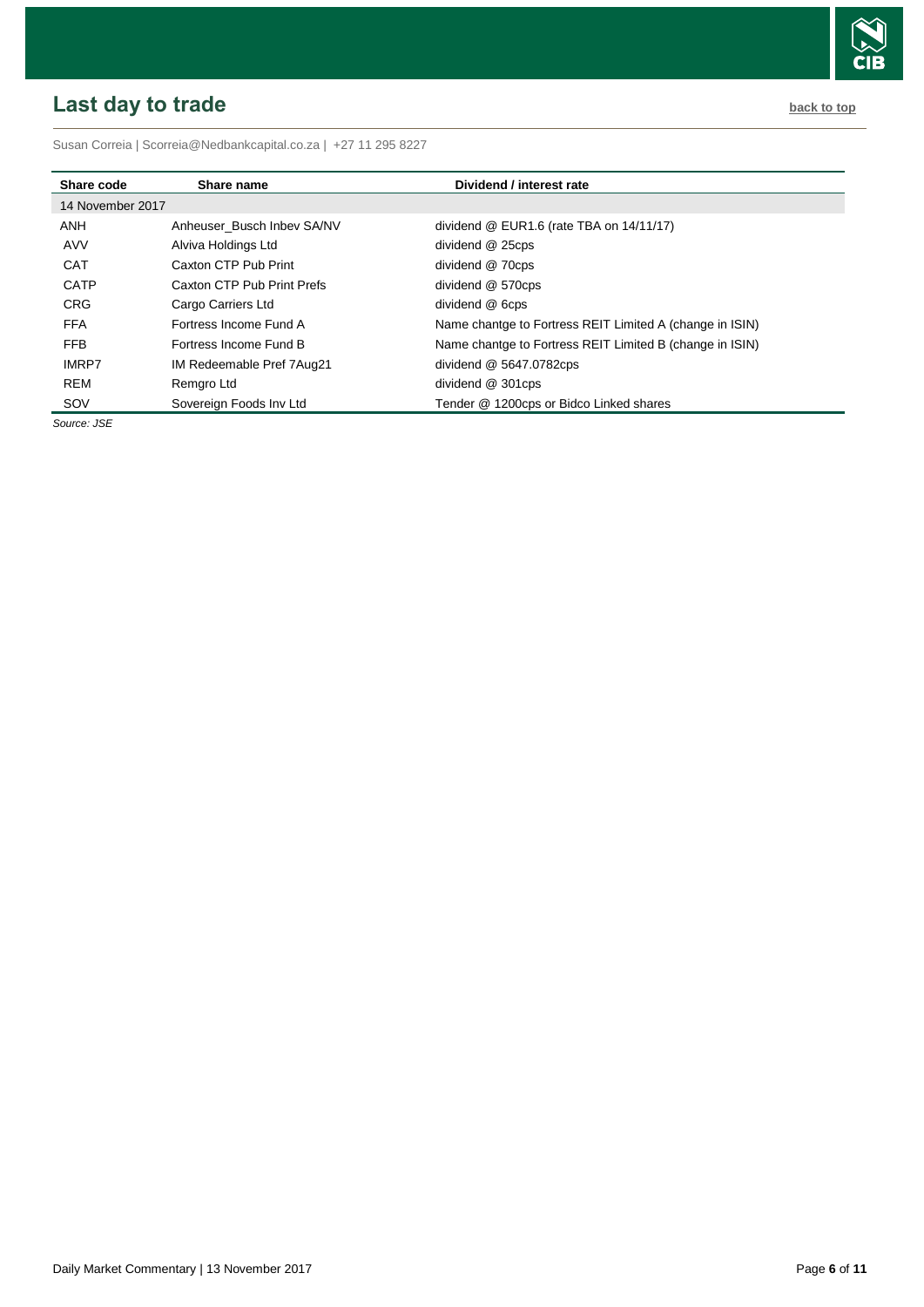# **JSE performance [back to top](#page-0-0) back to top**

Nedbank CIB Market Commentary | CIBMarketComm@Nedbank.co.za | +27 11 294 1753

| <b>Top40 constituents</b>               | Last price | %Δ<br>-1d | $\%$ $\Delta$<br><b>MTD</b> | %Δ<br><b>YTD</b> | Month<br>trend |
|-----------------------------------------|------------|-----------|-----------------------------|------------------|----------------|
| AGL: Anglo American Plc                 | 273.49     | $-1.68$   | 3.17                        | 40.18            | ⇑              |
| ANG: Anglogold Ashanti Ltd              | 138.59     | $-0.60$   | 6.34                        | $-9.17$          | ⇑              |
| APN: Aspen Pharmacare Holdings Lt       | 315.50     | $-0.65$   | $-1.24$                     | 11.26            | ⊕              |
| <b>BGA: Barclays Africa Group Ltd</b>   | 142.27     | $-0.99$   | 1.52                        | -15.66           | ⇑              |
| BID: Bid Corp Ltd                       | 308.49     | $-1.18$   | $-0.81$                     | 25.84            | ⊕              |
| BIL: Bhp Billiton Plc                   | 267.18     | $-1.38$   | 4.67                        | 22.18            | ⇑              |
| BTI: British American Tobacco Plc       | 927.08     | 0.30      | 1.88                        | 19.07            | ⇑              |
| <b>BVT: Bidvest Group Ltd</b>           | 176.39     | $-0.34$   | 2.85                        | $-2.68$          | ⇑              |
| CFR : Financiere Richemont-Dep Rec      | 128.24     | $-0.57$   | $-1.61$                     | 41.33            | ⊕              |
| CPI : Capitec Bank Holdings Ltd         | 922.37     | $-1.35$   | $-1.86$                     | 32.72            | ⊕              |
| DSY: Discovery Ltd                      | 148.52     | $-0.07$   | 1.34                        | 29.71            | ⇑              |
| FFA: Fortress Income Fund Ltd-A         | 17.16      | 0.94      | 1.36                        | 3.56             | ⇑              |
| FFB: Fortress Income Fund Ltd           | 40.88      | 0.29      | 1.82                        | 26.45            | ⇑              |
| <b>FSR: Firstrand Ltd</b>               | 52.41      | $-1.23$   | 2.26                        | $-1.43$          | ⇑              |
| GFI: Gold Fields Ltd                    | 56.81      | $-1.46$   | 0.66                        | 30.33            | ⇑              |
| <b>GRT: Grow thpoint Properties Ltd</b> | 24.86      | 0.73      | 1.43                        | $-3.98$          | ⇑              |
| INL: Investec Ltd                       | 96.61      | $-0.81$   | 0.18                        | 6.46             | ⇑              |
| INP: Investec Plc                       | 96.83      | $-0.01$   | 0.34                        | 6.70             | ⇑              |
| <b>ITU:</b> Intu Properties Plc         | 39.75      | $-0.10$   | $-1.80$                     | -15.39           | ⊕              |
| LHC: Life Healthcare Group Holdin       | 24.80      | 0.00      | $-5.34$                     | -18.24           | ┺              |
| MEI: Mediclinic International Plc       | 113.44     | 0.42      | 4.13                        | $-12.74$         | ⇑              |
| MND: Mondi Ltd                          | 338.86     | $-1.44$   | $-0.09$                     | 21.03            | ⊕              |
| MNP: Mondi Plc                          | 337.97     | $-1.75$   | $-0.75$                     | 21.26            | ⊕              |
| MRP: Mr Price Group Ltd                 | 192.17     | $-1.15$   | 9.65                        | 20.45            | ⇑              |
| MTN: Mtn Group Ltd                      | 127.16     | $-0.51$   | 3.58                        | 0.78             | ⇑              |
| NED: Nedbank Group Ltd                  | 209.00     | $-0.34$   | 0.79                        | $-12.23$         | ⇑              |
| NPN: Naspers Ltd-N Shs                  | 3 564.91   | 0.17      | 3.48                        | 77.12            | T              |
| NRP: Nepi Rockcastle Plc                | 200.45     | 0.73      | 1.41                        |                  | ✿              |
| NTC: Netcare Ltd                        | 25.08      | 0.76      | 0.76                        | -21.23           | 10             |
| OML: Old Mutual Plc                     | 35.75      | 0.03      | 0.25                        | 3.80             | n              |
| RDF: Redefine Properties Ltd            | 10.70      | 0.47      | 0.85                        | $-4.38$          | ⇑              |
| REI: Reinet Investments Sa-Dr           | 30.45      | $-0.33$   | 0.83                        | 13.62            | ⇑              |
| REM: Remgro Ltd                         | 210.00     | $-0.36$   | $-1.87$                     | $-5.85$          | ⊕              |
| RMH: Rmb Holdings Ltd                   | 63.83      | $-1.56$   | 2.13                        | $-3.87$          | ⇑              |
| SAP: Sappi Limited                      | 93.30      | $-0.80$   | $-1.48$                     | 3.72             | ⇩              |
| SBK: Standard Bank Group Ltd            | 167.50     | $-0.24$   | 2.13                        | 10.38            | ⇑              |
| SHP: Shoprite Holdings Ltd              | 210.08     | 0.31      | 3.81                        | 22.52            | T              |
| SLM: Sanlam Ltd                         | 72.17      | $-0.25$   | 2.08                        | 14.74            | ⇑              |
| SNH: Steinhoff International H Nv       | 58.49      | $-1.37$   | -4.75                       | -17.94           | ⇩              |
| SOL: Sasol Ltd                          | 434.96     | 0.96      | 5.15                        | 9.04             | ⇑              |
| TBS: Tiger Brands Ltd                   | 386.50     | $-1.25$   | 0.13                        | -2.85            | ⇑              |
| VOD: Vodacom Group Ltd                  | 152.13     | 0.10      | $-0.96$                     | $-0.18$          | ⇩              |
| WHL: Woolw orths Holdings Ltd           | 55.65      | $-0.47$   | $-1.24$                     | -21.64           | ⊕              |
| Source: Bloomberg & Nedbank CIB         | Time       |           | 2017/11/13 07:28            |                  |                |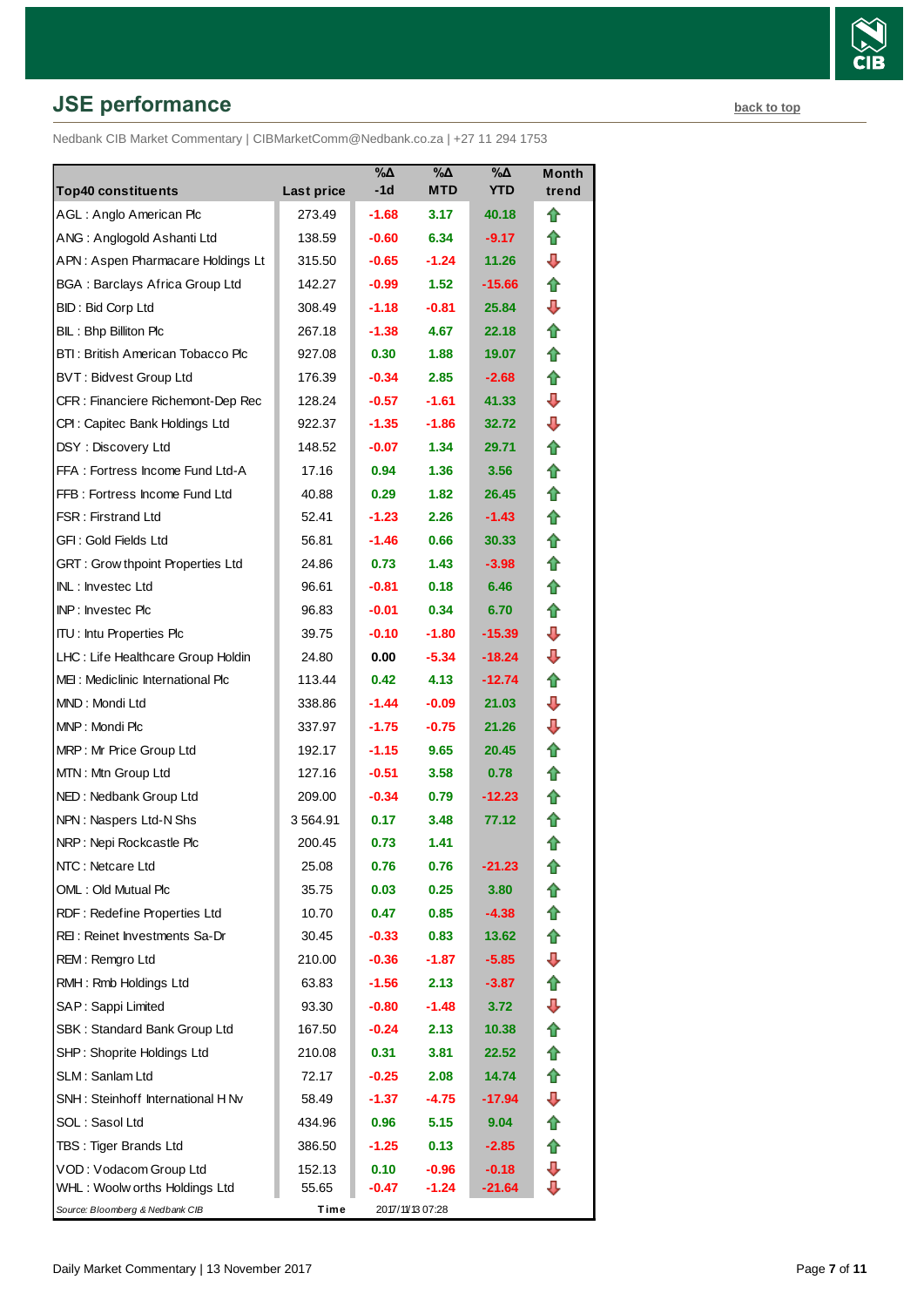

# <span id="page-7-0"></span>**Economics [back to top](#page-0-0)**

#### **UK**

- The UK trade deficit narrowed to £2.7 billion in September, from £3.5 billion previously, better than consensus of £4.3 billion. Total exports rose 4.5% m/m, while imports remained almost unchanged. Exports were driven by basic materials, miscellaneous, fuel and manufactured goods.
- Industrial production growth rose 2.5% y/y in September, from 1.8% previously, better than consensus of 1.9%. Growth in mining and quarrying activity, utilities and oil and gas production were the major drivers of industrial activity in September.
- The last quarter of the year may be supportive of UK trade and industrial activity due to better demand in this period.

**Synopsis: While the BOE sounded extremely hawkish at its previous meeting, the tone was very sombre this month as the BOE tries to calibrate monetary policy finely enough so as not to disrupt the economic recovery. We are likely to see monetary policy now remain unchanged for an extended period until inflation falls.** 

#### **Industrial activity marginally higher in September**



*Source: Bloomberg, Nedbank*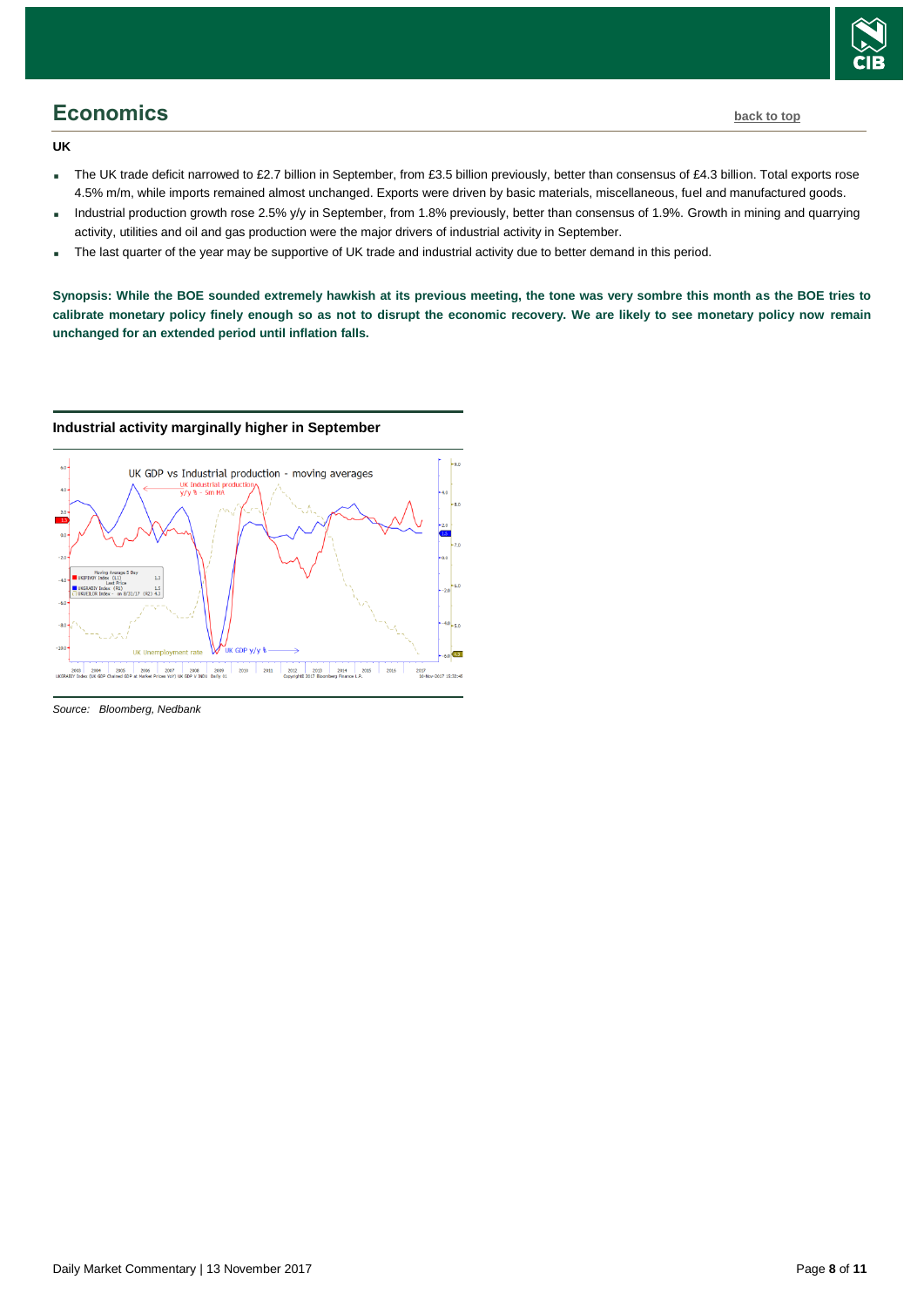

# <span id="page-8-0"></span>**Economic calendar [back to top](#page-0-0)**

Nedbank CIB Market Commentary | CIBMarketComm@Nedbank.co.za | +27 11 294 1753

|             | <b>Country Event</b> |                                      | <b>Period</b>    | <b>Survey</b>    | Actual         | Prior                                   | <b>Revised</b> |
|-------------|----------------------|--------------------------------------|------------------|------------------|----------------|-----------------------------------------|----------------|
| 10-November |                      |                                      |                  |                  |                |                                         |                |
| 01:50 AM    | ${\sf JN}$           | Money Stock M3 YoY                   | <b>NOV</b>       | 3.40%            | 3.50%          | 3.40%                                   |                |
| 11:30 AM    | UK                   | <b>Industrial Production YoY</b>     | <b>OCT</b>       | 1.90%            | 2.50%          | 1.60%                                   | 1.80%          |
| 11:30 AM    | UK                   | Manufacturing Production YoY         | OCT              | 2.40%            | 2.70%          | 2.80%                                   |                |
| 11:30 AM    | UK                   | <b>Trade Balance</b>                 | <b>OCT</b>       |                  |                | GBP-4300m GBP-2754m GBP-5626m GBP-3455m |                |
| 03:00 PM    | UK                   | <b>NIESR GDP Estimate</b>            | <b>NOV</b>       |                  | 0.50%          | 0.40%                                   | 0.00%          |
| 05:00 PM    | <b>US</b>            | U. of Mich. Sentiment                | NOV <sub>F</sub> | 100.8            | 97.8           | 100.7                                   |                |
| 13-November |                      |                                      |                  |                  |                |                                         |                |
| 01:50 AM    | <b>JN</b>            | PPI YoY                              | OCT              | 3.10%            | 3.40%          | 3.00%                                   | 3.10%          |
| 09:00 AM    | <b>GE</b>            | Wholesale Price Index YoY            | OCT              |                  | $\blacksquare$ | 3.40%                                   |                |
| 09:00 PM    | <b>US</b>            | Monthly Budget Statement             | <b>OCT</b>       | <b>USD-58.0b</b> |                | <b>USD 8.0b</b>                         |                |
| 14-November |                      |                                      |                  |                  |                |                                         |                |
| 04:00 AM    | <b>CH</b>            | <b>Industrial Production YoY</b>     | OCT              | 6.30%            |                | 6.60%                                   |                |
| 04:00 AM    | CH.                  | Retail Sales YoY                     | OCT              | 10.50%           |                | 10.30%                                  |                |
| 09:00 AM    | <b>GE</b>            | CPI YoY                              | MAY F            | 1.60%            | $\blacksquare$ | 1.60%                                   |                |
| 09:00 AM    | <b>GE</b>            | <b>GDP NSA YoY</b>                   | 3QP              | 2.00%            |                | 0.80%                                   |                |
| 09:00 AM    | <b>GE</b>            | GDP SA QoQ                           | 3QP              | 0.60%            |                | 0.60%                                   |                |
| 11:30 AM    | UK                   | CPI YoY                              | <b>OCT</b>       | 3.10%            | $\blacksquare$ | 3.00%                                   |                |
| 11:30 AM    | UK                   | PPI Input NSA YoY                    | <b>OCT</b>       | 4.70%            |                | 8.40%                                   |                |
| 12:00 PM    | EC                   | GDP SA QoQ                           | 3QP              | 0.60%            |                | 0.60%                                   |                |
| 12:00 PM    | EC                   | GDP SA YoY                           | 3QP              | 2.50%            | $\blacksquare$ | 2.50%                                   |                |
| 12:00 PM    | EC                   | <b>ZEW Survey Expectations</b>       | <b>NOV</b>       |                  |                | 26.7                                    |                |
| 12:00 PM    | <b>GE</b>            | <b>ZEW Survey Current Situation</b>  | <b>NOV</b>       | 88.0             |                | 87.0                                    |                |
| 12:00 PM    | <b>GE</b>            | <b>ZEW Survey Expectations</b>       | <b>NOV</b>       | 19.5             |                | 17.6                                    |                |
| 12:00 PM    | EC                   | <b>Industrial Production WDA YoY</b> | <b>SEP</b>       | 3.20%            | $\blacksquare$ | 3.80%                                   |                |
| 03:30 PM    | <b>US</b>            | PPI Final Demand YoY                 | <b>OCT</b>       | 2.30%            |                | 2.60%                                   |                |

**Source: Bloomberg 2017/11/13 07:26**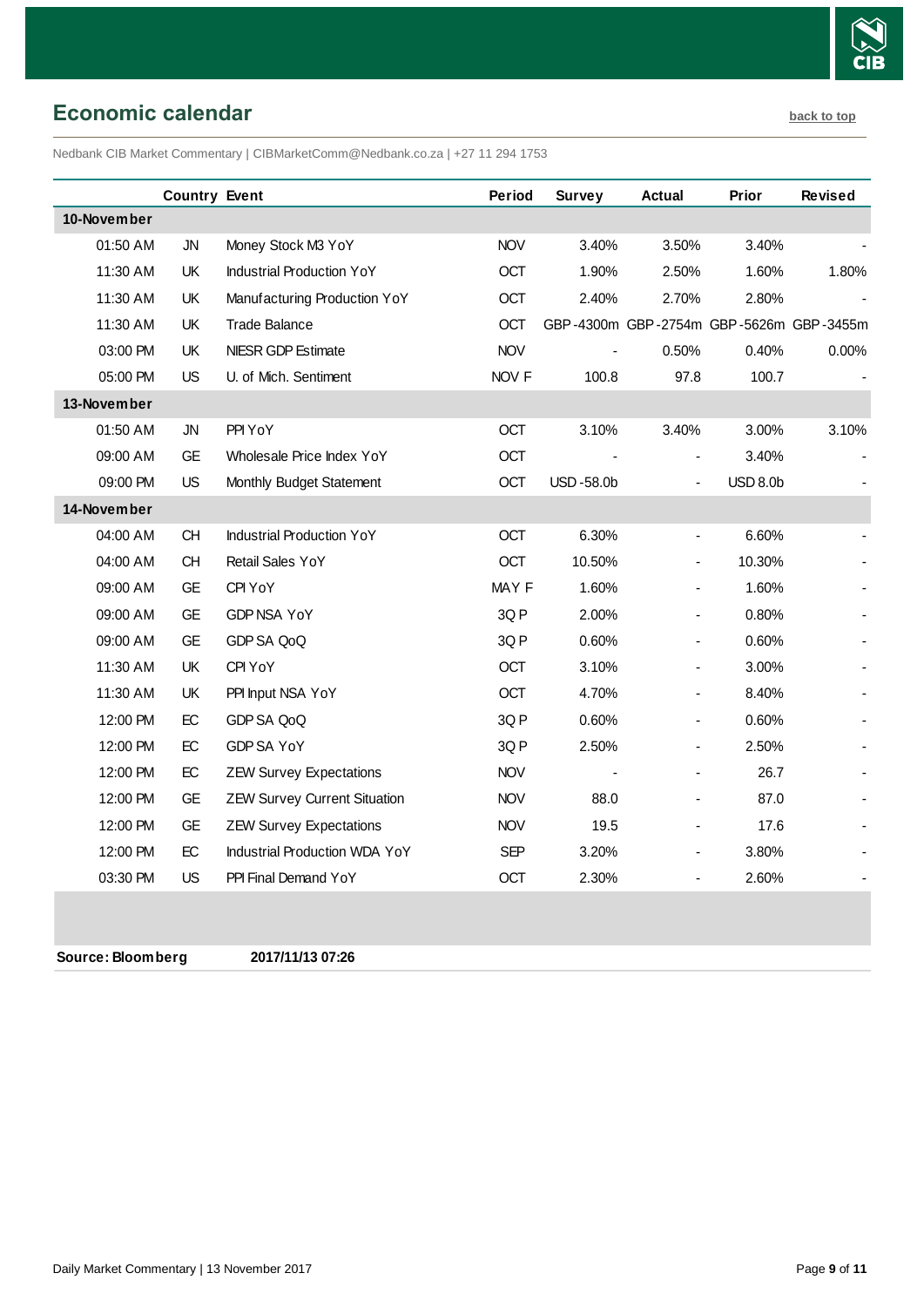

# <span id="page-9-0"></span>**Contacts**

**Treasury: Economic Analyst Reezwana Sumad** (011) 294 1753

**ALM Portfolio Management** (011) 535 4042

**Equities Sales and Distribution** (011) 535 4030/31

**Forex Institutional Sales Desk** (011) 535 4005

**Interest Rate Swaps & FRA's Trading** (011) 535 4004

**Money Market Institutional Sales Desk** (011) 535 4008

**Bond Trading** (011) 535 4021

**Forex Business Banking Sales Desk** (011) 535 4003

**Forex Retail Sales Desk** (011) 535 4020

**Money Market Business Banking Sales Desk** (011) 535 4006

**Non Soft & Soft Commodities Trading** (011) 535 4038

**Credit Derivatives**  (011) 535 4047

**Forex Corporate Sales Desk** JHB (011) 535 4002; DBN (031) 327 3000; CTN (021) 413 9300

**Inflation Trading** (011) 535 4026

**Money Market Corporate Sales Desk** JHB (011) 535 4007; DBN (031) 327 3000; CTN (021) 413 9300

**Preference shares desk** (011) 535 4072